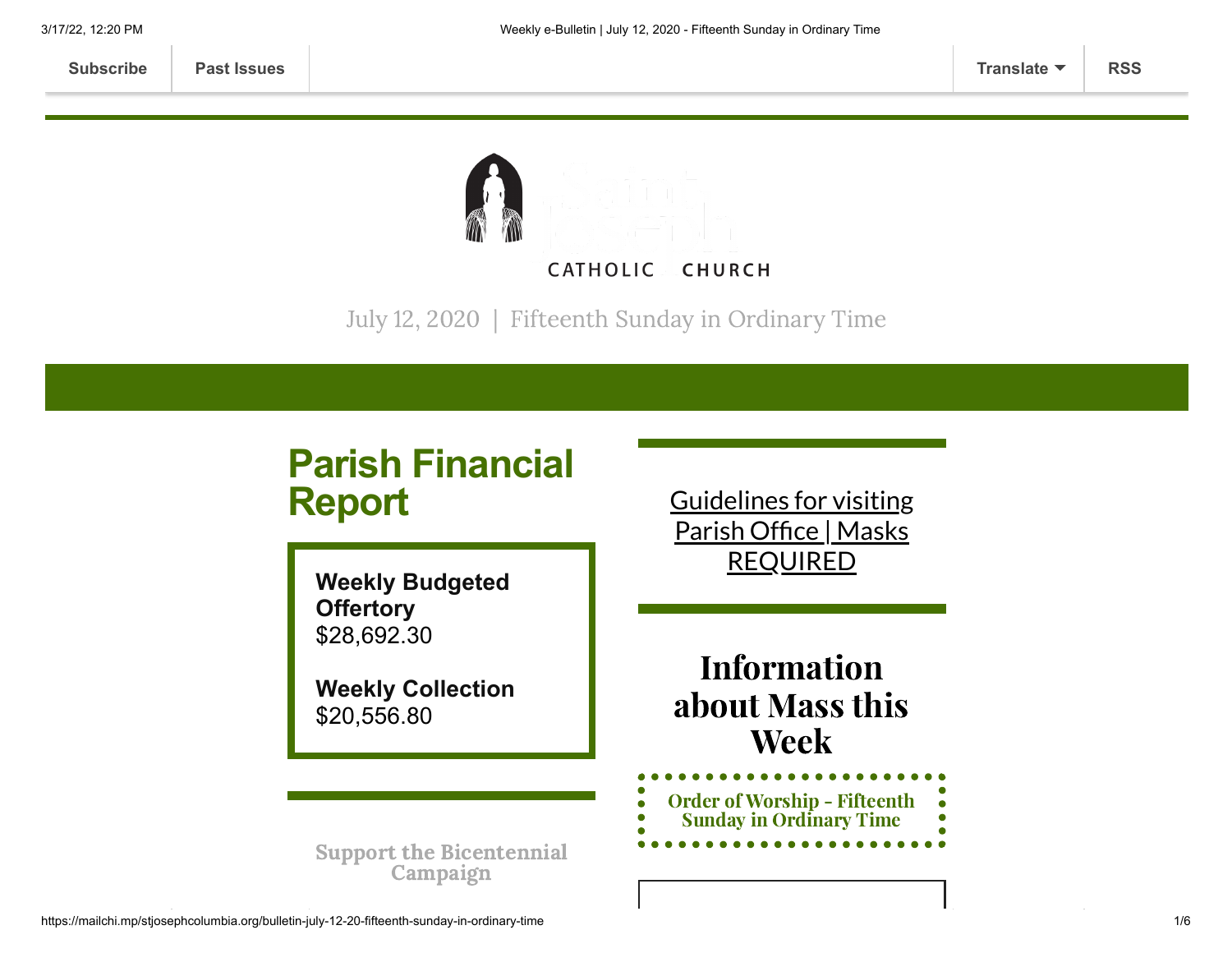

Carolina, for the safety and protection of our Parishioners and Priests, we will continue to offer all public Masses in the Gym.

Parishioners may choose to attend either the Saturday Vigil Mass at 5:30 PM or one of the Sunday Masses at 8:00 AM or 12:15 PM. Please note that we are still required to limit our seating capacity in the gym to 211 people,

and continue to practice all precautionary measures that are in place to ensure we are protecting one another from the spread of COVID-19. The Church will remain closed for the 10:30 AM livestream Mass on Sundays, for the time being.

The Church will be open for private prayer Monday – Thursday, 8:00-3:00 PM and Friday from 8:00-12:30 PM (in July).

Click **[HERE](https://www.stjosephcolumbia.org/resuming-public-masses)** for information about attending public Masses at St. Joseph's

Learn NFP and prepare for National NFP Awareness Week

Our livestream Masses can be found on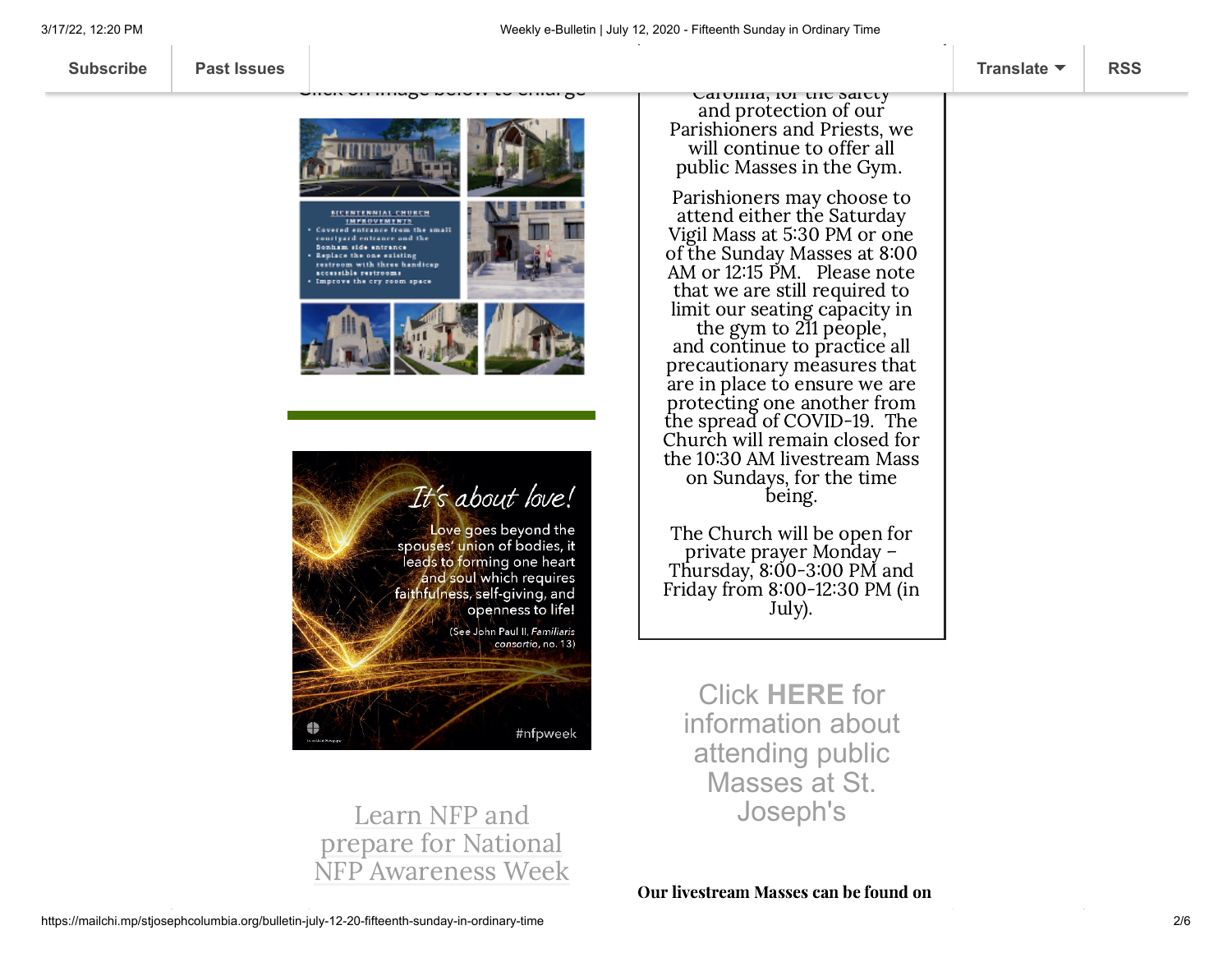Natural Family Planning: It's about love. It's about life. It's about freedom. It's about gift.

 $\mathcal{L}_{\mathcal{A}}$  and  $\mathcal{A}_{\mathcal{A}}$  arrived love to a married love to a married love to a married love to a married love to a married love to a married love to a married love to a married love to a married love to a married

There will be an online Introductory Session of the Creighton Model FertilityCare™ System on Monday, July 13, 2020 at 6:30 PM. The Creighton Model FertilityCare™ System encom passes a moral, natural, healthy, modern and scientifically reliable method of Natural Family Planning. For single women and engaged couples, the Creighton Model focuses on a woman's health while teaching and promoting abstinence. For married couples, the Creighton Model FertilityCare™ System helps build stronger marriages. Married couples are taught how to identify and understand their signs of fertility which they can use to either achieve or to postpone a pregnancy in accordance with God's design and will.

[https://www.facebook.com/stjosephcolum](https://www.facebook.com/stjosephcolumbia/) bia/ [https://www.youtube.com/c/StJosephCath](https://www.youtube.com/c/StJosephCatholicChurchColumbiaSC) olicChurchColumbiaSC Broadcasting on 90.9 FM

# Click **Here** for Mass [Intentions for](https://www.stjosephcolumbia.org/mass-intentions) the Week

## In [Memoriam](https://www.stjosephcolumbia.org/in-memoriam)



**Join Us for Eucharistic Adoration on Tuesdays**

**Click Here for the Signup [Schedule](https://www.stjosephcolumbia.org/copy-of-eucharistic-adoration-signu)**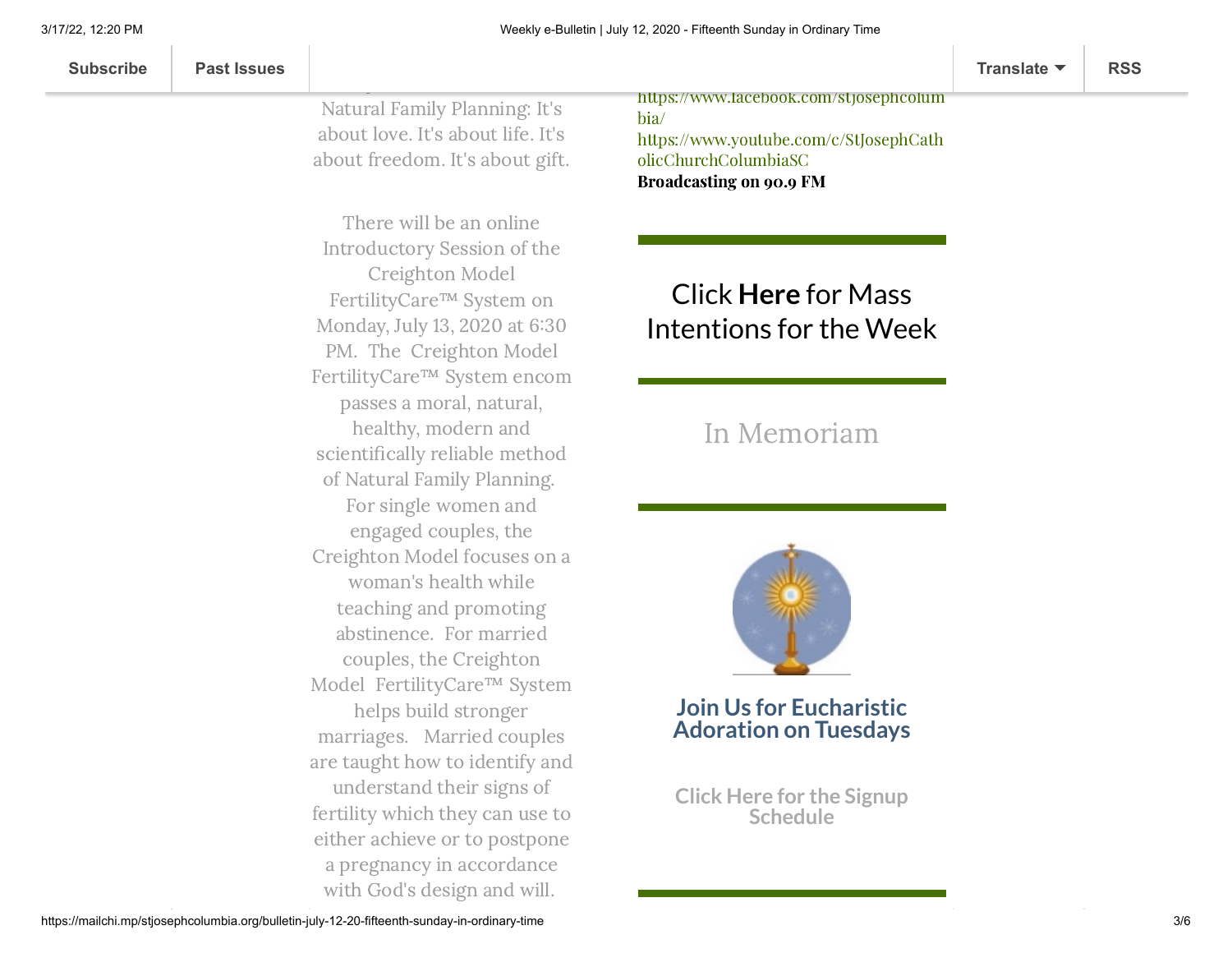### contacting Sally Zaleski, CFCP at [naprogal@gmail.com.](mailto:naprogal@gmail.com) Registration is required.

this session by

#### **Details about Resuming [Confessions](https://www.stjosephcolumbia.org/confessions)**

National NFP [Awareness](http://usccb.org/issues-and-action/marriage-and-family/natural-family-planning/awareness-week/upload/2020-NFP-Week-Bulletin-Insert-Live-the-Truth.pdf) **Week** is July 19 - 25, 2020.



*Please Pray for the [Homebound/Sick of](https://www.stjosephcolumbia.org/pray-for-the-homebound-sick-of-pari) the Parish*

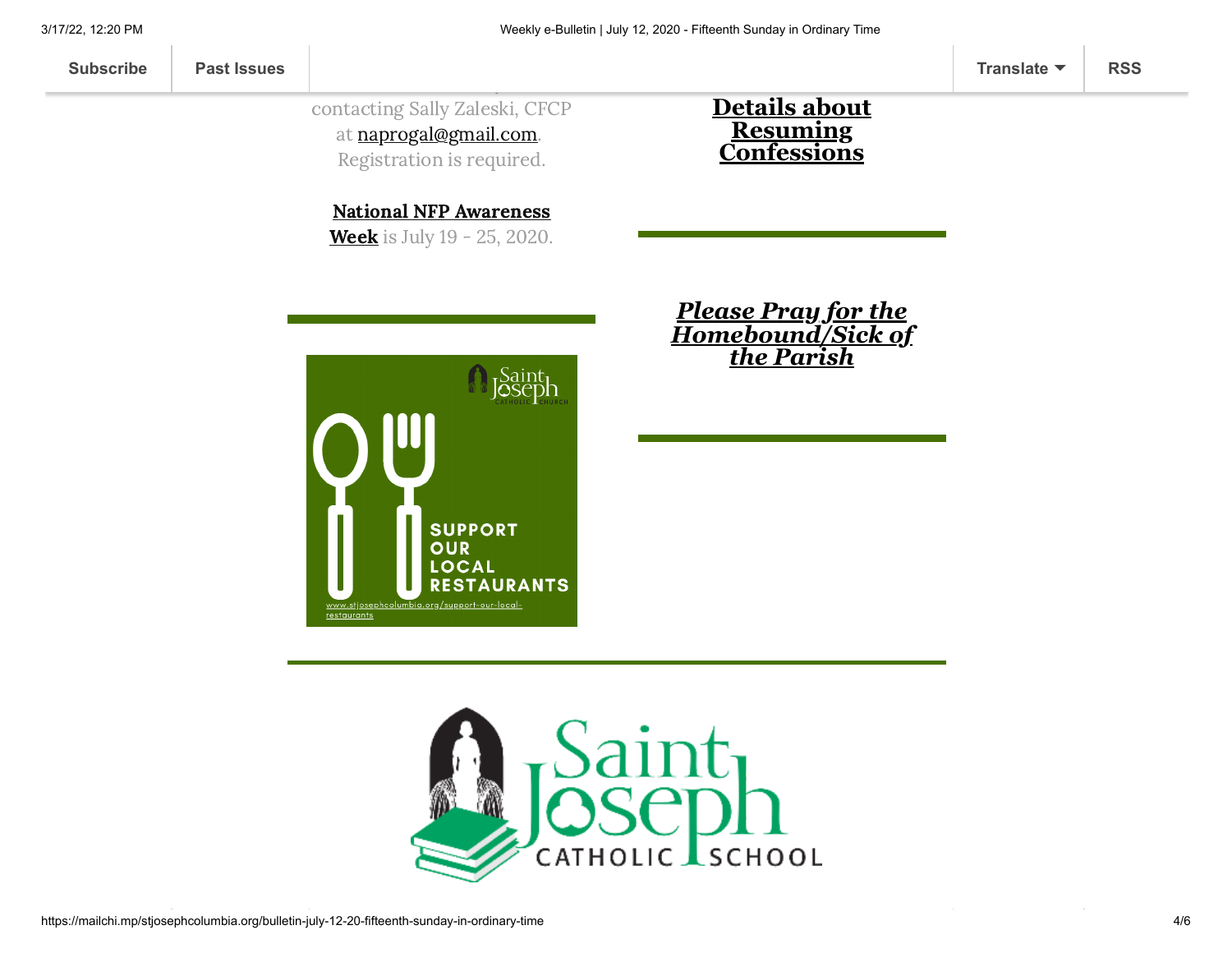| <b>Subscribe</b> | <b>Past Issues</b> |  | Translate $\blacktriangledown$ | <b>RSS</b> |
|------------------|--------------------|--|--------------------------------|------------|
|------------------|--------------------|--|--------------------------------|------------|

Saint Joseph Catholic School, is accepting applications for a qualified 4th grade teacher. The selected applicant will develop dynamic lessons, class projects and activities that enhance both academic, social and spiritual needs of the student as well fulfill and exceed the South Carolina and Diocese academic standards.

 $A$  accepted for  $4t$  accepted for  $4t$  accepted for  $4t$ 

Applicants should have an understanding of the Catholic faith and be able to incorporate lessons that uphold and build upon the school's mission. Preferred applicants will have a current South Carolina license or equivalent licenses, as well as demonstrate previous teaching experience.

#### Applications being accepted for Technology Integration Teacher Position

Saint Joseph Catholic School, is accepting applications for a qualified Technology Integration teacher. The selected applicant will develop dynamic lessons, class projects, and activities that enhance both academic, social, and spiritual needs of the student as well as fulfill and exceed the South Carolina and Diocesan academic standards for students K-6 grade. In addition, the selected applicant will partner with the teachers to develop technology rich lessons within the classroom across all subjects. The selected applicant will also serve as the primary trouble shooter for technology related problems within the building.

Preferred applicants will be Catholic or have a strong understanding of the Catholic faith and be able to incorporate lessons that uphold and build upon the school's mission. Preferred applicants will have a current South Carolina license or equivalent license, as well as demonstrate previous teaching experience. Preferred applicants will have familiarity with ISTE